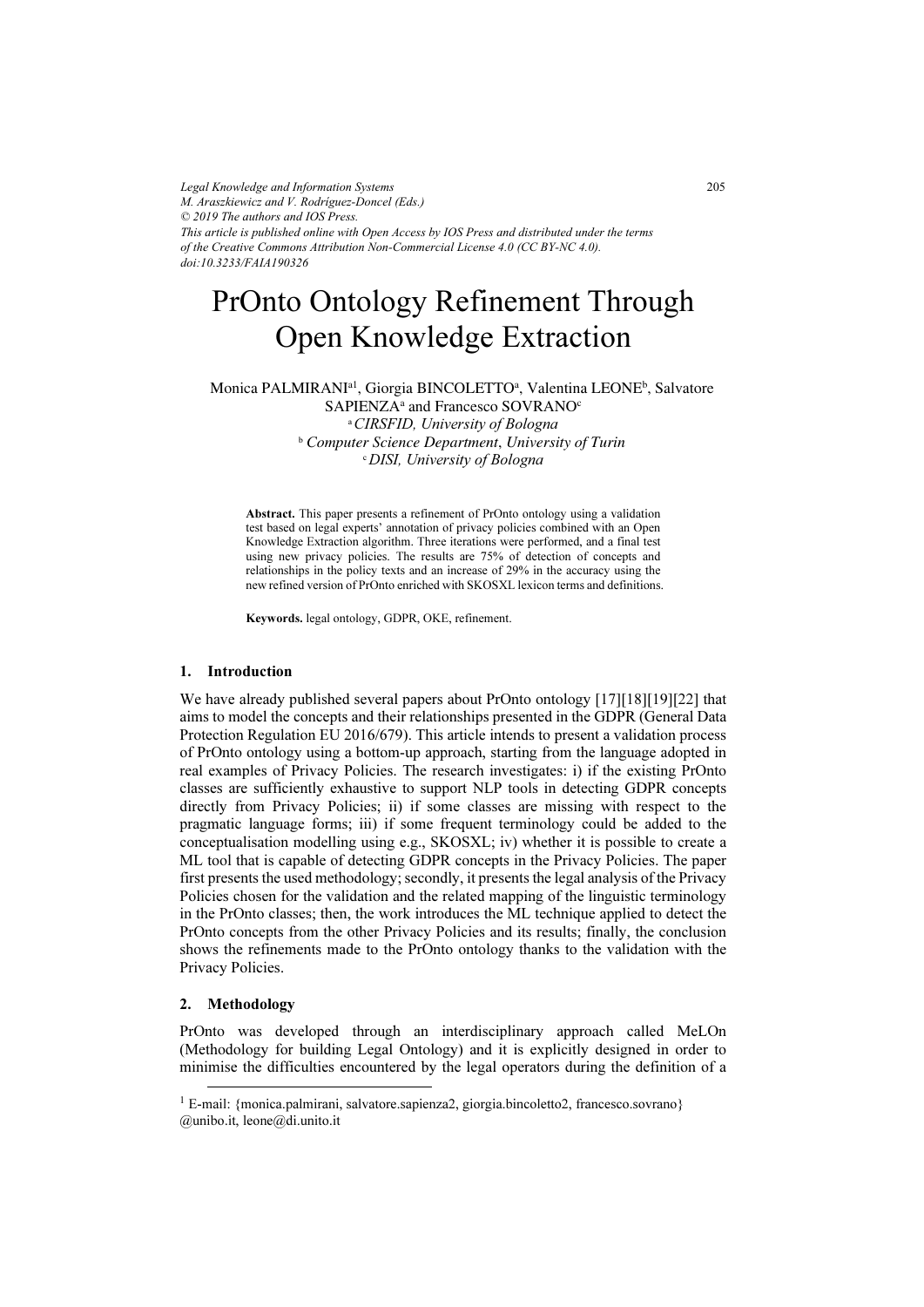legal ontology. MeLOn applies a top-down methodology on legal sources. It is based on reusing ontology patterns [12] and the results are evaluated using foundational ontology (e.g., DOLCE [8]) and OntoClean [11] method. The validation is made by an interdisciplinary group (engineers, lawyers, linguists, logicians and ontologists) that integrates the contributions of different disciplines. The methodology is based on the following pillars [1][3]: (i) two legal experts selected ten privacy policies from US-based companies providing products and services to European citizens; (ii) the privacy policies were analyzed using the comparative legal method to discover the frequent concepts mentioned in the texts; (iii) selected portions of text were mapped into the PrOnto ontology with also different linguistic variations; (iv) computer science team developed Open Knowledge Extraction technique starting from the GDPR lexicon, PrOnto ontology and the literal form variants (point 3); (v) results were validated by the legal team that returned them to the technical team; (vi) the steps from (ii) to (v) were iterated three times to refine the ontology and the software model; (vii) finally, new privacy policies were selected by the legal experts<sup>2</sup> in order to evaluate the effectiveness of the refined algorithm and ontology.

### 3. Legal Analysis of the Privacy Policies

We have selected ten Privacy Policies<sup>3</sup> from an equal number of companies in the sector of sale of goods, supply of services and sharing economy. We chose these companies due to their international dimension, their relevance in their market sectors and the diversity of data processing techniques, with European target. We distinguished between the legal strict terminologies (e.g., data subject) to the communicative language (e.g., customer or user). The legal experts have manually reviewed the Privacy Policies to discover the concepts of legal relevance for data protection domain (provisions, legal doctrine, WP29 and case law) that are remarkably recurrent in the text. The interpretation has also kept into account the existing version of PrOnto ontology, in particular to identify the different terms that express the same concept recognised through a legal analysis at an equal level of abstraction. These terms have been analysed, compared and eventually included in the PrOnto ontology, using techniques like SKOSXL for adding the different linguistic forms (e.g., skosxl:leteralForm). This extension of PrOnto definitely improves the capacity of the OKE tools to detect the correct fragment of text and to isolate the legal concept as well as populating the PrOnto ontology. We also noted that the Privacy Policies tend to use the ordinary, everyday language for reasons of transparency and comprehensibility of the texts. Despite the advantage for the costumer/user, the analysis underlined that certain terminologies are not accurate from a legal perspective. For instance, the expression "giving permission" is a communicative substitute of "giving consent" and "obtain consent". Some terminologies are misused because the ordinary language in the policy does not reflect the legal sense e.g., "anonymous data" (Recital 26 GDPR) is not in the scope of the Regulation and it is misled with "*anonymized data*". We found terminology coming from computer science like "to hash", "log files", "use encryption" convey a technical meaning that is not classified in the GDPR, which is drafted in a technically neutral way.

<sup>-</sup><sup>2</sup> Rover, Parkclick, Springer, Zalando, Louis Vuitton, Burger King, Microsoft-Skype, Lufthansa, Booking, Zurich Insurance.<br><sup>3</sup> Amazon, Dell, McDonald, Nike, American Airlines, TripAdvisor, Hertz, Allianz U.S.

AirBnB, Uber.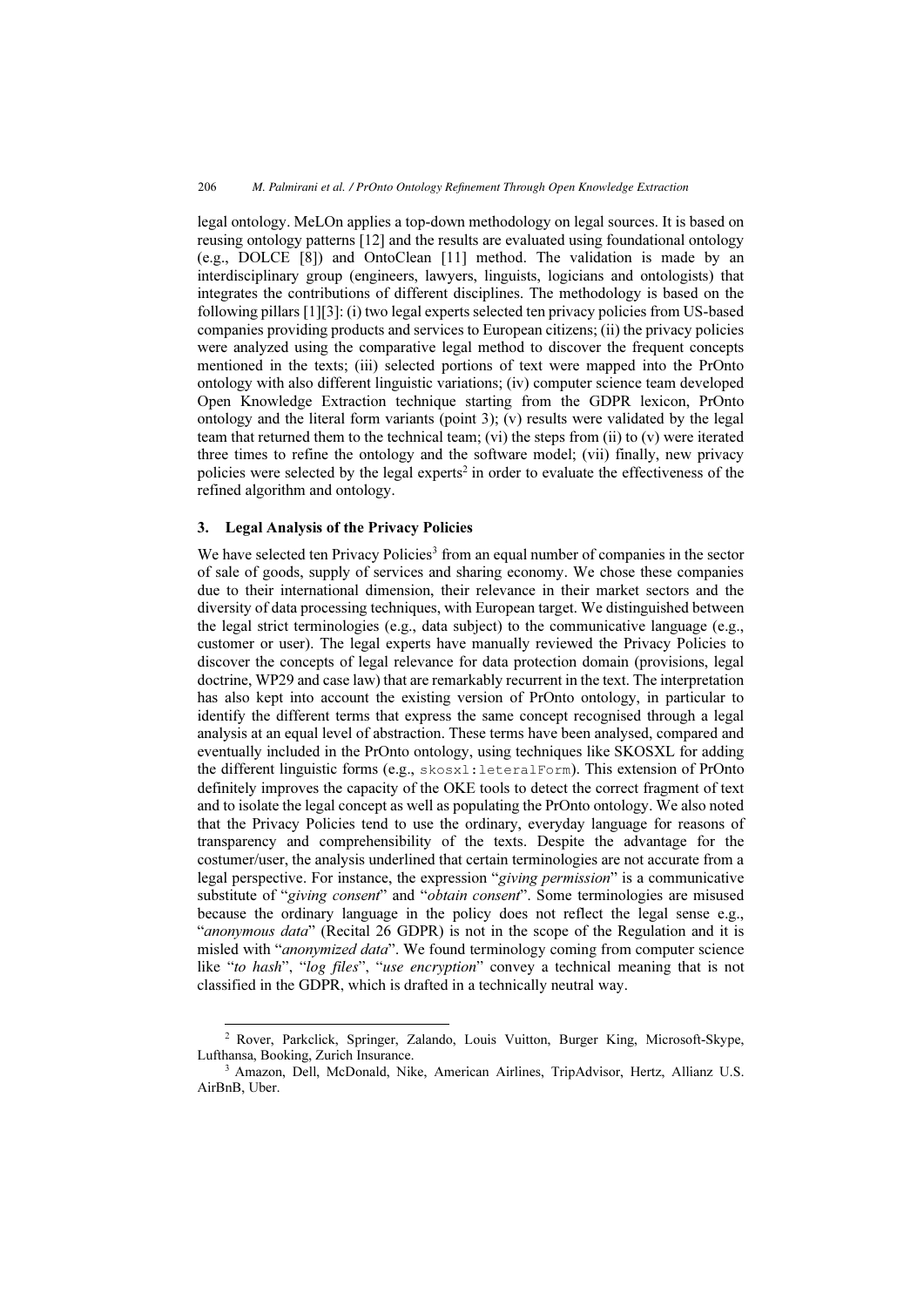### 4. PrOnto Manual Enhancing

Following this analysis, we have mapped the synthesis of the different lexicon expressions with the PrOnto classes. This step allowed to detect some missing modules that are described below. Under the GDPR, personal data processing  $(Art. 4.1(2))$  is lawful only if motivated by a purpose that must be legitimated by a legal basis (Art. 6 GDPR). Therefore, a lawfulness status was thus added as a Boolean data property of the PersonalDataProcessing class. However, from the validation using Privacy Policies, it is extremely important to elicit the Legal Basis because several other implications (rights, obligations, actions) depends to the kind of legal basis (e.g., Art. 22). For this reason, we have modelled new module (Fig. 1 new classes are in orange).



Figure 1 – Legal Basis Module

Archiving and Services are encountered frequently in the Privacy Policies and they are added to the Purpose Module, with also a specific kind of service (Information-SocietyService) relevant for the child privacy (Art. 8 GDPR). The Privacy Policies underlined some obligations, and related rights, like the ObligationToProvide-HumanIntervention connected with RightToHaveHumanIntervention and related with AutomaticDecisionMaking that is an action added to the Action module.

## 5. Open Information Extraction for PrOnto

We built a software for detecting GDPR concepts from Privacy Policies taking inspiration from the PrOnto ontology and using a tool conceptually based on ClausIE [6]. ClausIE is a clause-based approach to Open Information Extraction, which extracts relations and their arguments from natural language text. Open Information Extraction (Open IE) builds information graphs representing natural language text in the form of SVO (Subject, Verb, Object) triples (slightly different from RDF). This method was used in other relevant works in the past and several problems arise: (i) linguistic variants of the same legal concept inside the agreement/contract text are numerous and they include some overlappings of meaning; (ii) while legislative text uses rhetoric sentences, policy text is usually simpler and uses common language to be more understandable; (iii) occasionally, legal provisions are written in passive form in order to emphasize prescriptiveness when addressing the command; (iv) legal text has normative references that affect the knowledge extraction; (v) legal concepts change over time; (vi) frequency is not a good indicator of relevance. The main difference between many classical Open IE techniques and ClausIE is that the latter makes use of the grammatical dependencies extracted through an automatic dependency parser, to identify the SVO triples. ClausIE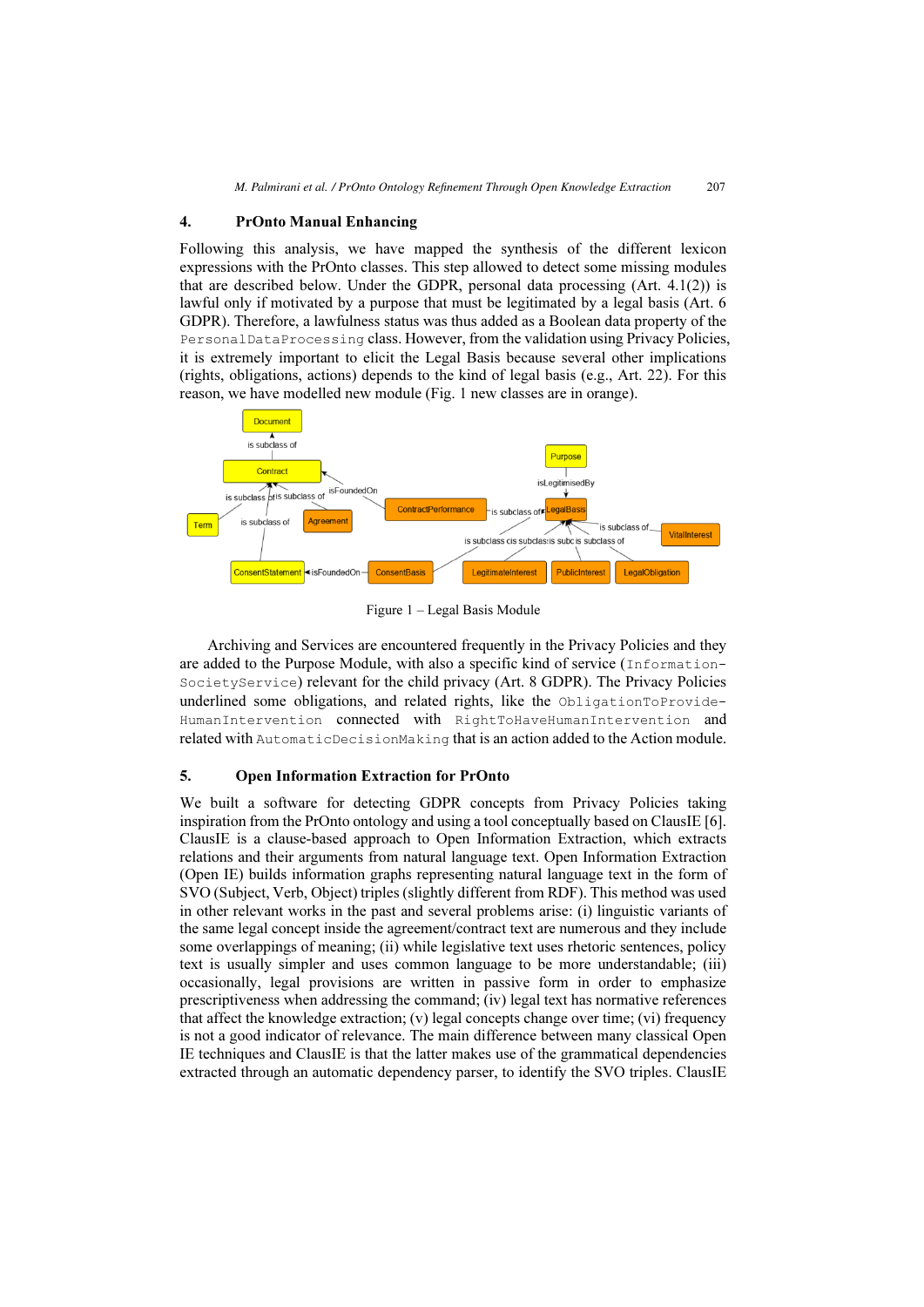is able to identify SVO triples, but we need also to correctly associate them to ontology terms and their literal variants provided by the legal expert team. Let the GDPR and the Privacy Policies be our corpus C. In order to perform the automatic text annotation of our corpus with PrOnto concepts, we follow these steps: 1. we identify a list of all the terms (subjects, objects-classes; verbs-properties) in C, by using a simple variant of ClauseIE; 2. we use PrOnto labels of classes and properties, with additional mapping of linguistic and lexicon variants; 3. we map every possible class/property in C to its closest class/property in PrOnto, using a previous project<sup>4</sup>. This algorithm exploits pre-trained linguistic deep models in order to easily compute a similarity score between two terms.

## 6. PrOnto Refinement Using OKE

From the Privacy Policies linguistic analysis with OKE, it emerges that some inputs produced important enhancements in PrOnto ontology. New Child Class: in the Privacy Policies is frequently mentioned "*child*" that is a particular "data subject" missing in the PrOnto ontology. Initially, we intended to use rules to define child concept because the definition changes for each jurisdiction according to the local implementation of the EU Regulation. However, in light of the important rights and obligations defined in the GDPR for the minors, we decided to include a new class in the Role module as subclass of DataSubject. Child class is related with ParentalResponsabilityHolder. New AnonymisedData Class: from the Privacy Policies linguistic analysis emerges that "Anonymised Data" and "Anonymous data" (Recital 26 GDPR)<sup>5</sup> are often misled. The pragmatic language attempts to simplify the legal terminology creating mistake in the conceptualization of those two classes. To stress this distinction, we modelled the relationship PersonalData isTransformedIn AnonymisedData.



The best manner to detect an action is through verbs. However, within OWL ontology, verbs play the role of predicates that connect domain and range (relationships not classes). For this reason, the legal team modifies the action's classes with the "ing" form according also other scholars [10]. New Actions are detected like Collecting and Profiling. The legal analysis collocates the Profiling class as subclass of AutomatedDecisionMaking following Art. 22 and the Recital 71. In this case, the OKE provides a very good input to the legal experts that provided an improvement of the legal ontology by relying on their legal analysis. Lexicon Forms: it is important to connect the legal concepts to lexicon form variants. We use SKOS and SKOSXL that is

<sup>-</sup><sup>4</sup> https://gitlab.com/CIRSFID/un-challange-2019.

 $5$  COM (2019) 250 final anonymised "data which were initially personal data, but were later made anonymous.". Recital 26 GDPR "6. This Regulation does not therefore concern the processing of such anonymous information, including for statistical or research purposes."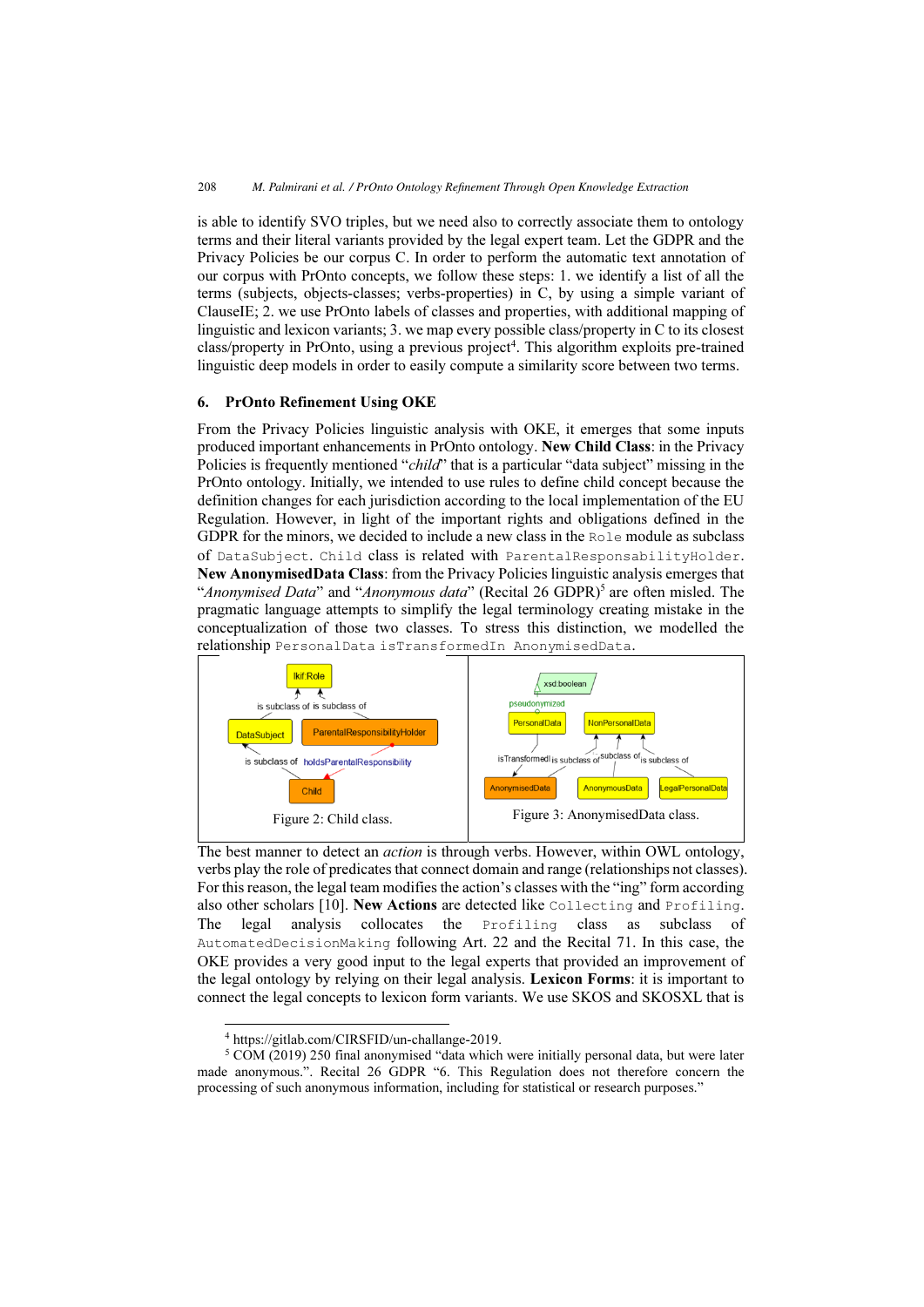a canonical method for connecting OWL and linguistic variants, using skosxl:literalform. In this manner, we link PrOnto Core Ontology with other existing lexicon-controlled vocabulary<sup>6</sup>.

# 7. Related Work

Several ontologies model privacy domain. Some of them are oriented to the linguistic tools e.g., UsablePrivacy and PrivOnto [15] to define glossary starting from the bottomup annotation of the privacy policies (crowdsourcing annotation). GDPRtEXT [20] lists concepts present in the GDPR text without claiming to model norms and legal axioms. GDPRov describes the provenance of the consent and data lifecycle in Linked Open Data [21]. GConsent models the consent action, statement and actors. The SPECIAL Project develops tools for checking compliance in privacy domain. ODRL provides predicates and classes for managing obligations, permission, prohibitions, but not deontic logic operators (e.g., penalty). LegalRuleML [16] ontology was included inside of PrOnto. EUROVOC and IATE are some examples of linguistic ontologies released by the European Union to semantically structure the terminology of documents of the EU institutions [23]. Those resources do not clarify the distinction between legal concepts and their instances and additional knowledge is necessary on legal theory, legal doctrine and legal sociology [7]. Several models propose interfaces between high-level ontological concepts and their low-level, context-dependent lexicalisations [14]. SKOSXL[5] and OntoLex [4] are included in this version of PrOnto for combining ontology and linguistic literal forms, in support to NLP and search engine. Open IE is capable to extract information graphs from natural language. Examples of Open IE tools are ClausIE [6], OpenCeres [13] and Inter-Clause Open IE [1]. Open Knowledge Extraction (Open KE) builds over Open IE to align the identified subject, predicates and objects (SVOs) to pre-defined ontologies. FRED [9] uses different NLP techniques for processing text and for extracting a raw ontology based on VerbNet situations. The challenge of Open KE is that the SVOs alignment requires to understand the meaning of ambiguous and context-dependent terms. Our algorithm tackles the Open KE problem by exploiting pre-trained linguistic deep models to map information to knowledge.

## 8. Conclusions and Future Work

We have validated the PrOnto ontology with a sample of Privacy Policies and with a legal analysis following the MeLOn methodology, in order to manually check the completeness of the classes and relationships for representing the main content of the policies texts. This exercise detected some new classes in the PrOnto ontology (e.g., Legal Basis). The legal team detected some inconsistency in the terminologies between the legislative text and the pragmatic language. This produced a map of lexicon variants, then modelled using SKOSXL. PrOnto and these extensions fill up an OKE algorithm to detect concepts in the Privacy Policies. The method was iterated three times and at the end we obtained an increase of 29% in the detection of the concepts respect the first interaction that record an increase of 19%. We are capable to detect the 75% of the concept in the new privacy policies using the new version of PrOnto enriched with SKOSXL terms. This method is also relevant to annotate legal texts with PrOnto and so to create RDF triples for supporting applications (e.g., search engine, legal reasoning)<sup>7</sup>.

 $6$  https://www.w3.org/ns/dpv#data-controller.

<sup>7</sup>https://gitlab.com/palmirani/pronto.